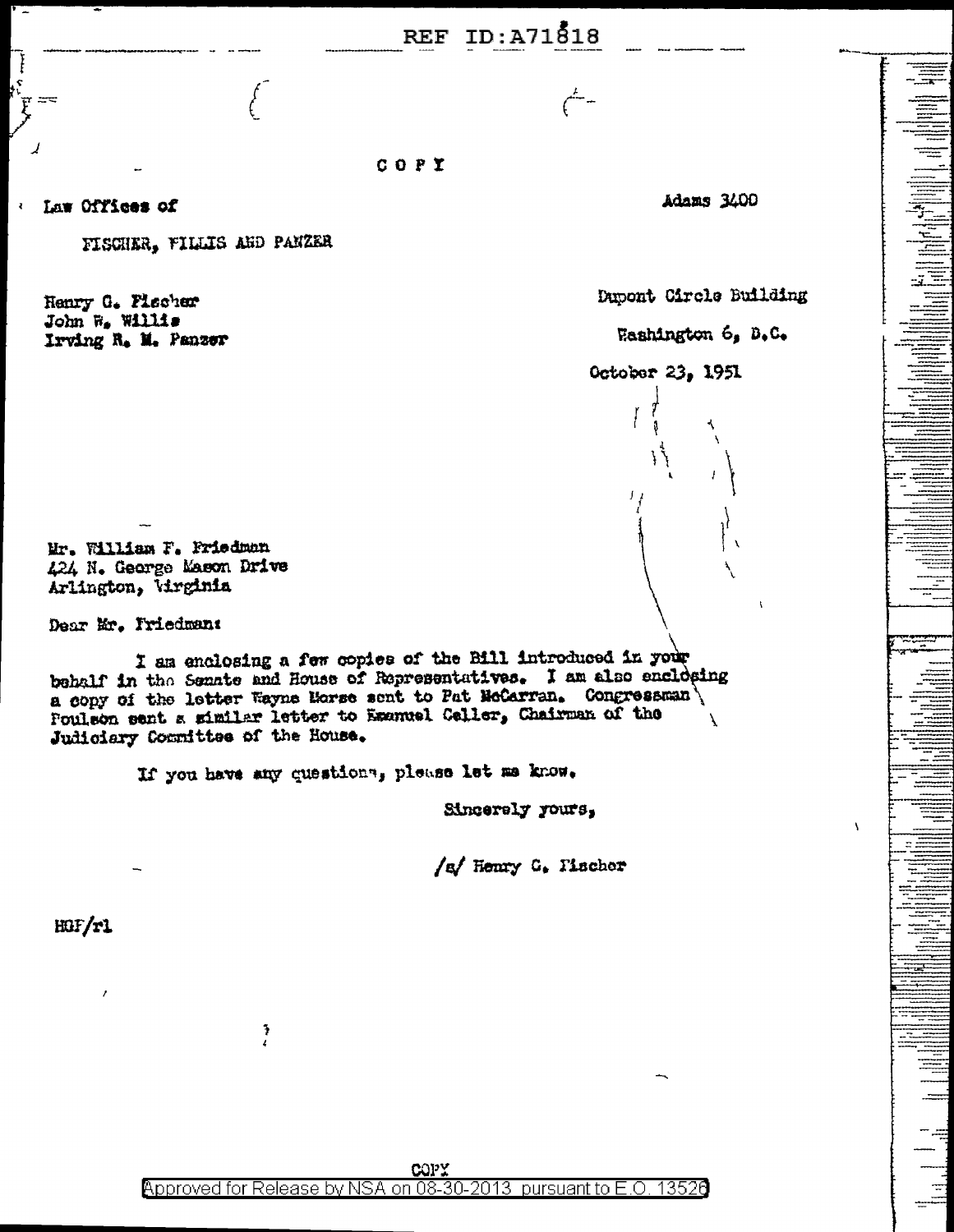October 22, 1951

45

 $\equiv$ 

41,

Honorable Pat EcCarran Chairman, Corruttee on the Juliciary United States Senate Washington, D C.

Dear Senatow "cCarran:

P Y

 $\lambda$ 

I am writing you with regard to S. 2283, a bill which I introduced for the relief of William I. Friedman, providing in effect for payment of \$100,000 insettlement of all his rights in his inventions in the field of military communications which have been placed in secrecy because of their importance to the national interest.

Captain George h. Robillard, USM, P tent Counsel for the Pavy. in the enclosed article in the Saturday Evening Post of June 9, 1951 "Are Fe Stifling the Inventors?", dramatically develops the problems confronting Hr. Friedran, namely, that his inventions are so important to the nitional defense that necessary secrecy prevents him from using his own rights in the inventions - rights which he has retained with the consent of the Governmert.

I sincerely hope that your Committee will act favorably on the bill. Le. Iriedman, whose entire adult life has been devoted to serving the national interest and whose work, as disclosed in the Pearl Harbor Investigation at the end of Forld 7ar II, led to the breaking of the Japanese Purple Code, a feat which vitally contributed to the winning of the war in the Pacific, is fully deserving of the relief requested in the circumstarces. The secrecy and security measures surrounding him and his work have circumscribed his every day life and adversely affected his health. Except by this bill which I have introduced, there is no reasonable avenue for relief open to him.

This entire matter has been the subject of discussion with represent tives of the Department of Defense over the period of the last year and a half. I am submitting copies of the menoranium submitted to the Department of Defense on the matter and the corresponderce concerning it thereafter - all of which speaks for itself. Then the Committee holds its hearing upon the enclosed bill, the Department of Defense should be in a position to present the facts under its control with the least possible delay, in view of the fact that it has had 18 months in which to gather its material on the case. Mr. Priedman, of course, will be happy to testify in porson in connection with the matter.

Sinceroly.

/B/ FAY E MORCE

*THIPF* Enc.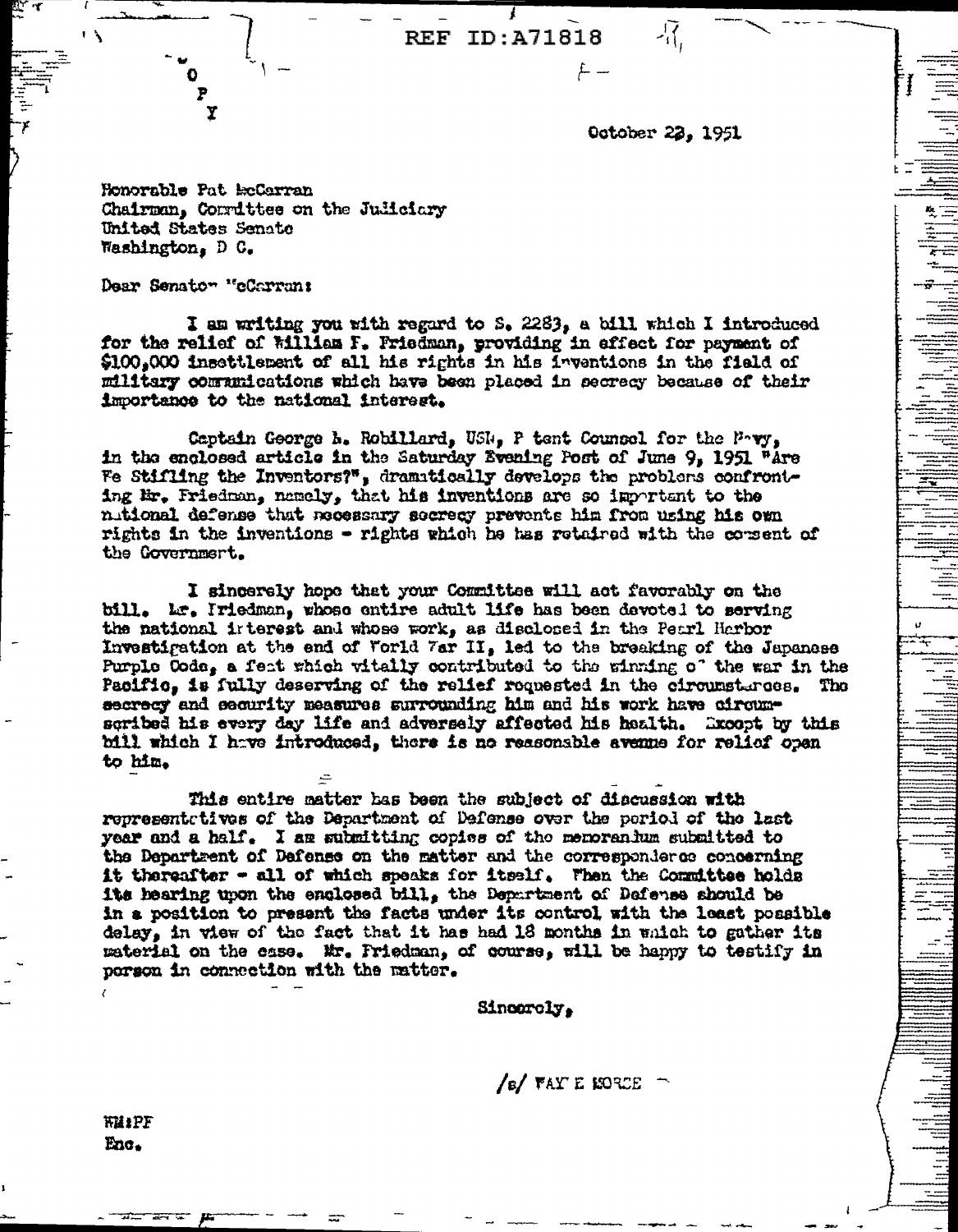

 $\mathbf{J}$ 

 $\cdot$  1

## A BILL

For the relief of William F Friedman

By Mr MORSF

OCTOBFR 17 (legislative day OCTOBER 1) 1901 Read twice and referred to the Committee on the Judiciary